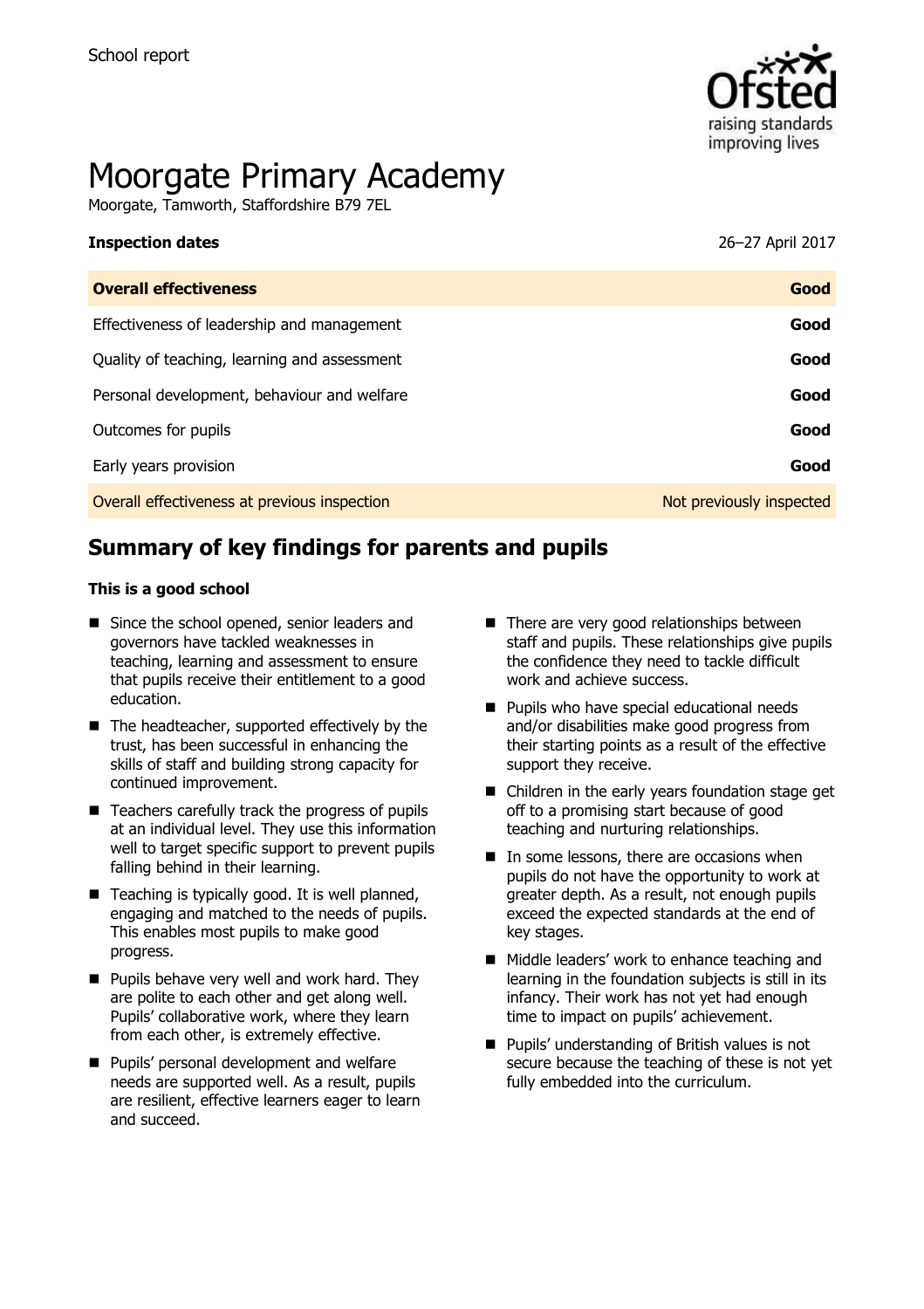

# **Full report**

#### **What does the school need to do to improve further?**

- Increase the proportion of pupils working at greater depth or achieving the higher standards of attainment by:
	- providing more opportunities for greater stretch and challenge in all learning tasks
	- ensuring that teachers move pupils on to more demanding work as soon as they are ready.
- $\blacksquare$  Improve leadership and management by ensuring that:
	- leaders strengthen the skills of middle leaders so they contribute fully to improving teaching in foundation subjects and raising standards across the school
	- teachers provide pupils with regular opportunities across the curriculum to deepen their understanding of British values.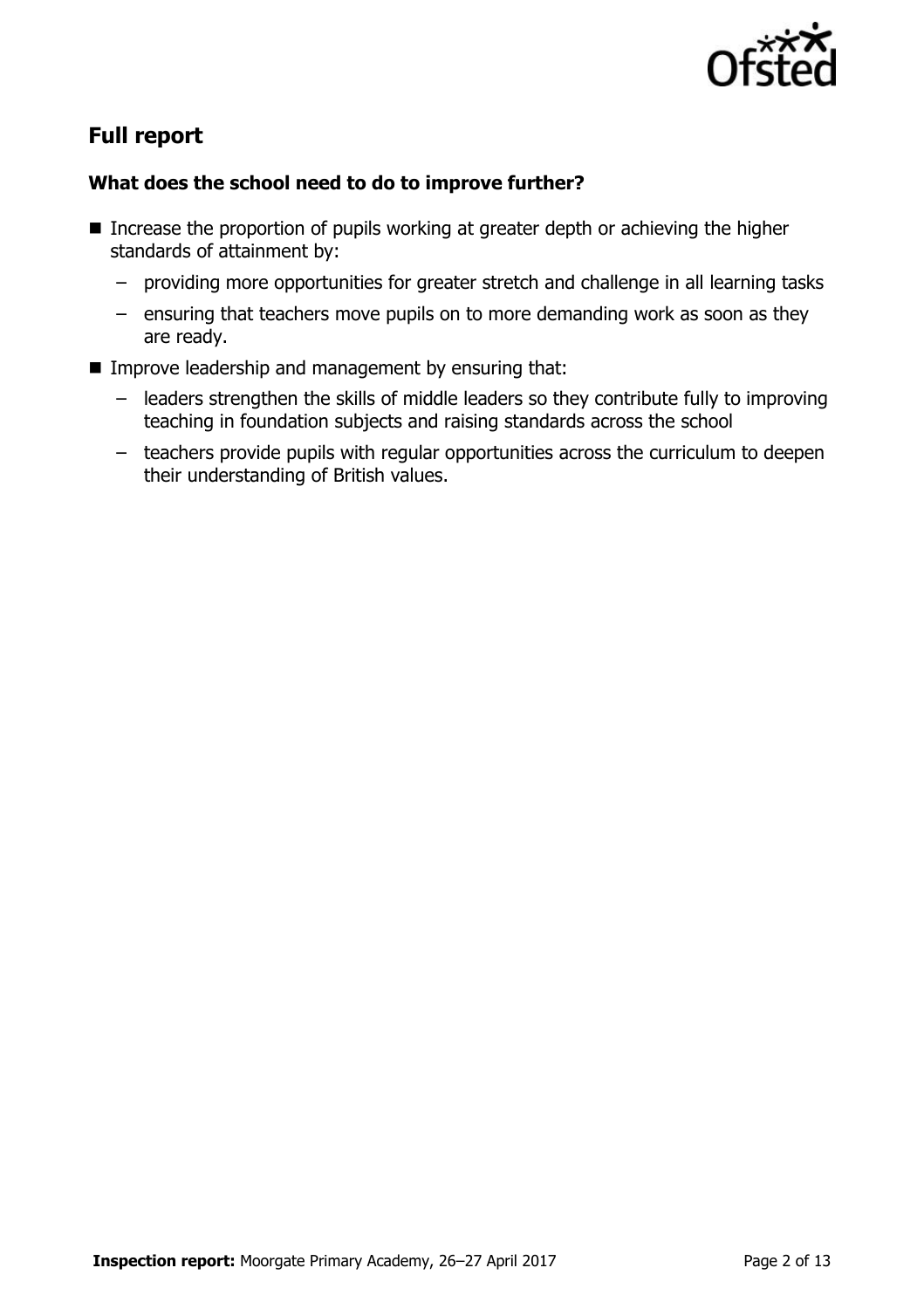

# **Inspection judgements**

#### **Effectiveness of leadership and management Good**

- Senior leaders have taken decisive action to tackle the weaknesses of the predecessor school. Since the opening of the new school, there has been a significant improvement in the school's effectiveness which has led to better teaching and improved outcomes.
- The headteacher has high expectations of staff and pupils. The senior leadership team demonstrate an unfaltering determination to improve the school further so it offers an outstanding learning experience for all pupils.
- Leaders have a thorough and accurate view of how well the school is performing because they regularly evaluate their work. Leaders commission external consultants to review the school's progress, then act promptly on any advice or recommendations to tackle identified shortcomings. This ensures that there is continued improvement of pupil achievement.
- **Performance management is used effectively to support and develop staff. Coaching** and mentoring opportunities are effective in helping teachers to sharpen their skills and strengthen their practice. For example, following a dip in the Year 1 phonics test results, leaders have been successful in enhancing teaching skills and improving rates of pupils' learning in phonics. Current Year 1 pupils are making good progress in acquiring the necessary phonics knowledge.
- Leaders, in partnership with the trust, invest significantly in staff training and development. For example, good links with the School of Education at Staffordshire University are used well to develop staff and enhance their leadership skills. This results in a team of staff who feel valued and motivated to do the best for the pupils in their care. Their increased confidence and skill development has built leadership capacity.
- Leaders regularly check on how well pupils are being taught. They use this information to inform teachers precisely of what they are doing well and how they can improve their practice further. Leaders ensure that all advice given to teachers is acted upon promptly. Pupils' assessment information is regularly reviewed by leaders and used to discuss rates of progress with teachers and strategies to help those who need to catch up. This leads to pupils making better progress in their learning.
- Since the new school opened, leaders have established clear expectations about pupils' conduct. They monitor behaviour closely and analyse logs of incidents to identify any patterns or particular issues. They use this information well and take appropriate actions to quickly resolve any emerging issues. As a result, pupils behave very well in and around the school.
- Moorgate is an inclusive school where leaders work hard to cultivate an attitude where everyone can 'achieve, be challenged and enjoy'. Pupils who have special educational needs and/or disabilities achieve well because leaders keep a close check on their progress. Funding for these pupils is spent effectively to provide them with bespoke, additional support that is well matched to their needs.
- The curriculum is carefully planned and provides pupils with a broad range of appropriate experiences which support their learning and wider personal development.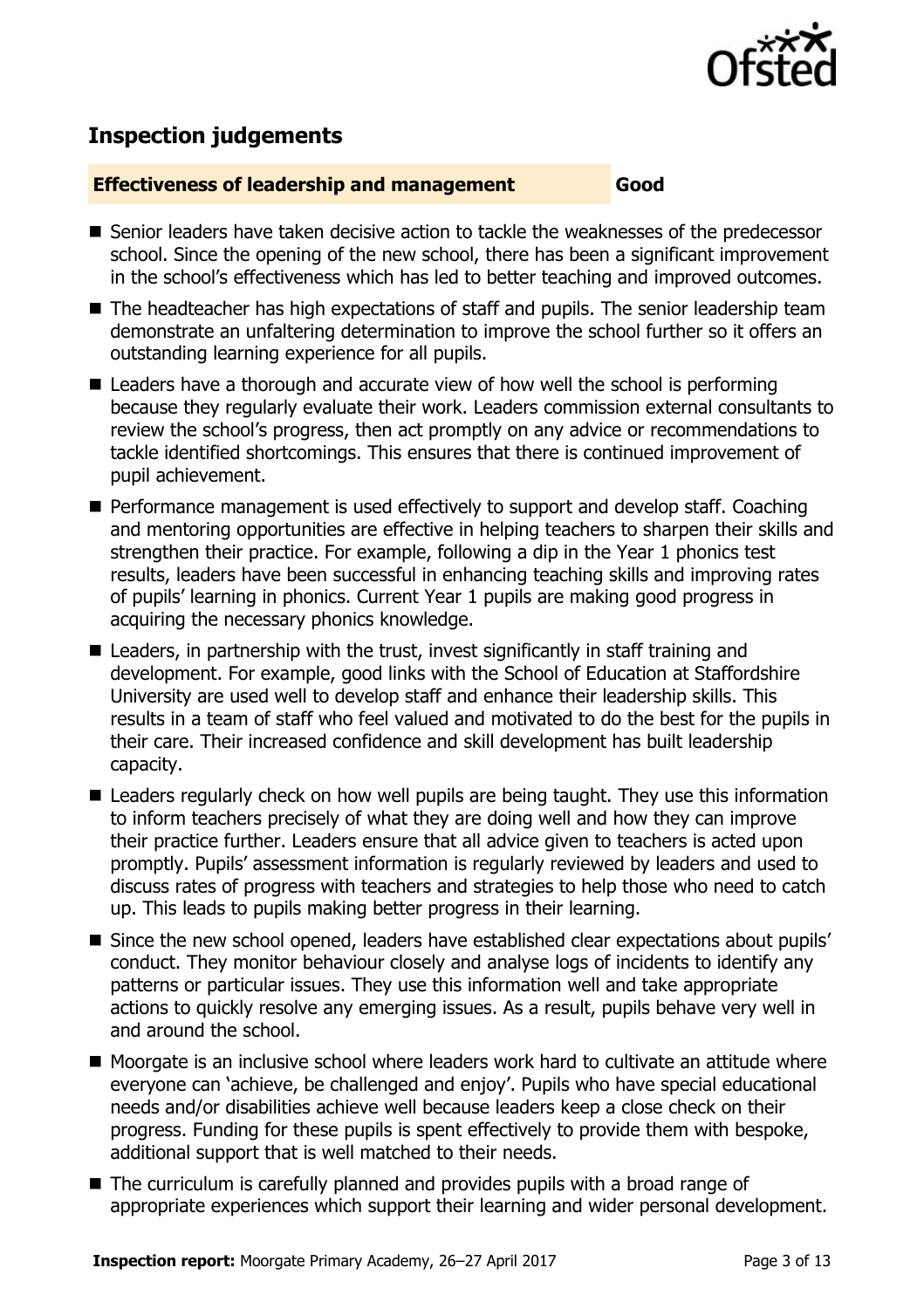

Pupils develop their literacy skills effectively in other subjects. A wide range of extracurricular clubs, including street dance, Lego club and choir, enable pupils to build confidence and develop their social skills.

- Leaders make effective use of the pupil premium funding to improve the outcomes of disadvantaged pupils and meet their wider pastoral needs. Some funding is used to employ an early help leader who provides a range of effective targeted support and interventions. This work has led to improved attendance and helped pupils to become more resilient. Current disadvantaged pupils make good rates of progress, which has led to a diminishing difference in attainment between disadvantaged pupils and others.
- $\blacksquare$  The sport premium is used well to develop the skills of teachers so they are more confident and proficient in teaching physical education. Specialist sports coaches work alongside teachers to support them in developing their practice. Pupils also benefit from wider sports participation and have achieved success in inter-school competitions including cross-country and football.
- The Staffordshire University Academies Trust provides a good level of challenge for school leaders, balanced with tailored, helpful support. The trust actively encourages and facilitates the sharing of good practice across schools in the trust and is aspirational in its vision for the success of all pupils.
- Leaders' focus on the effective management and leadership of foundation subjects has been a relatively recent development. Middle leaders benefit from good training opportunities to enhance their leadership skills. However, their work has not yet had sufficient time to have a marked impact on pupil achievement.
- Pupils' spiritual, moral, social and cultural development is woven successfully into the curriculum. For example, older pupils reflected on the consequences of racism and prejudice as part of their involvement in Holocaust Memorial Day. Pupils' understanding of fundamental British values is less well developed because these are not yet fully integrated into the curriculum.

#### **Governance of the school**

- The local academy council works closely with school leaders and shares the same high expectations for pupils' achievement. New governors have been carefully recruited to ensure that their skills are closely aligned with the needs of the school so they can support it on its journey of improvement. The local academy council has a good knowledge of the quality of teaching and pupils' outcomes. It uses this information to ask challenging questions and hold leaders to account.
- Governors have specific responsibilities for different aspects of the school's development plan. They make frequent visits to the school to carry out monitoring activities which cover a broad range of the school's work, including their responsibilities for safeguarding. For example, governors are kept well informed by leaders and hold them to account for actions taken to address attendance issues. As a result of their monitoring, governors have an accurate view of the school's performance and provide helpful feedback to leaders.
- Leaders, governors and trustees work in partnership, promoting the same ambitious ethos, to ensure that all pupils receive the best possible education and are well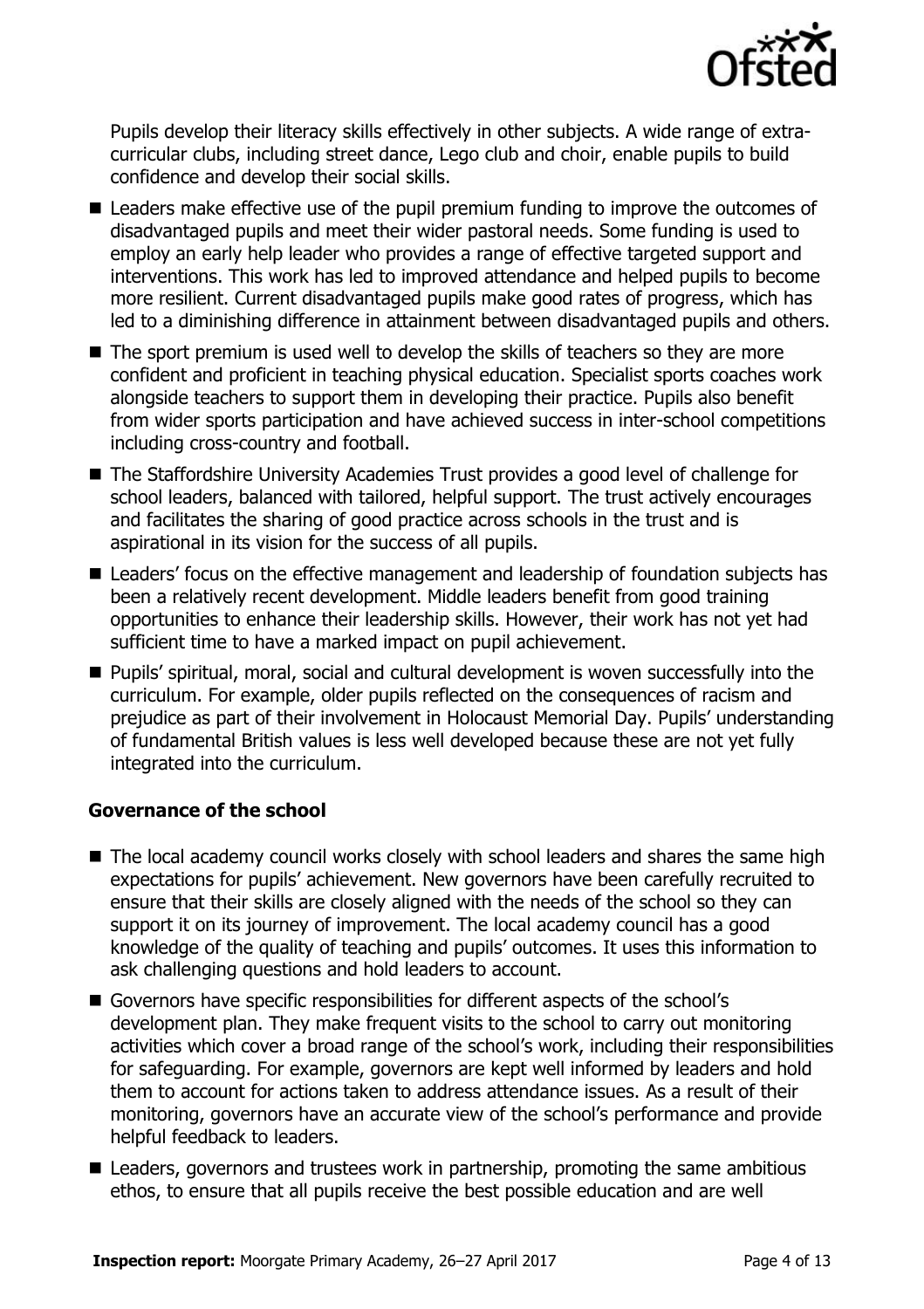

prepared for the future.

### **Safeguarding**

- The arrangements for safeguarding are effective.
- All staff carry out their responsibilities for keeping pupils safe diligently, and report any concerns that they have without delay. Leaders are focused on ensuring that all pupils feel safe and are well cared for. Pupils know there is a trusted adult in school who they can talk to about any worries or concerns.
- Staff receive good-quality, regular training about safeguarding which equips them well with an understanding of their responsibilities and the procedures to follow. Weekly safeguarding briefings and opportunities for staff to complete self-audits to identify training needs ensure that staff are kept up to date with the latest guidance. Leaders responsible for safeguarding work closely with other agencies to ensure that pupils and their families receive the right support.
- Leaders ensure that all relevant and necessary recruitment checks are made on staff and volunteers to confirm that they are fit to work with children. All documentation related to safeguarding is well organised, appropriately detailed and stored securely.
- The trust carries out robust checks on safeguarding arrangements to satisfy itself that all practices and procedures are fit for purpose and keep pupils safe from harm.

#### **Quality of teaching, learning and assessment Good**

- The leadership team's unswerving and systematic focus on improving the quality of teaching has been instrumental in increasing rates of pupils' progress and raising standards. The improvement in teaching is clearly reflected in the good quality of work seen in current pupils' books.
- Teachers begin units of work with exciting starters that capture pupils' imagination. For example, pupils were challenged to engineer a new rocket for a stranded alien. These activities encourage pupils to think, discuss and generate ideas. Teachers monitor progress and intervene when appropriate to ensure that the pace of learning is maintained.
- Teachers' skilful questioning and clear explanations enable pupils to make connections in learning and deepen their understanding. Topic work begins with a 'big idea' or key question which draws in pupils and encourages curiosity and a desire to find out more. Pupils pose investigative questions then discuss their thinking. For example, in a Year 6 science lesson, pupils shared predictions with each other about an air resistance experiment, giving clear reasons for their thinking.
- Teaching assistants make a positive contribution to pupils' learning by helping pupils to remain fully engaged so learning time is maximised. They are particularly effective in supporting pupils who have special educational needs and/or disabilities and those who speak English as an additional language.
- The teaching of reading, including phonics, is effective. Teachers plan well-structured activities and usually provide pupils with reading material that is appropriately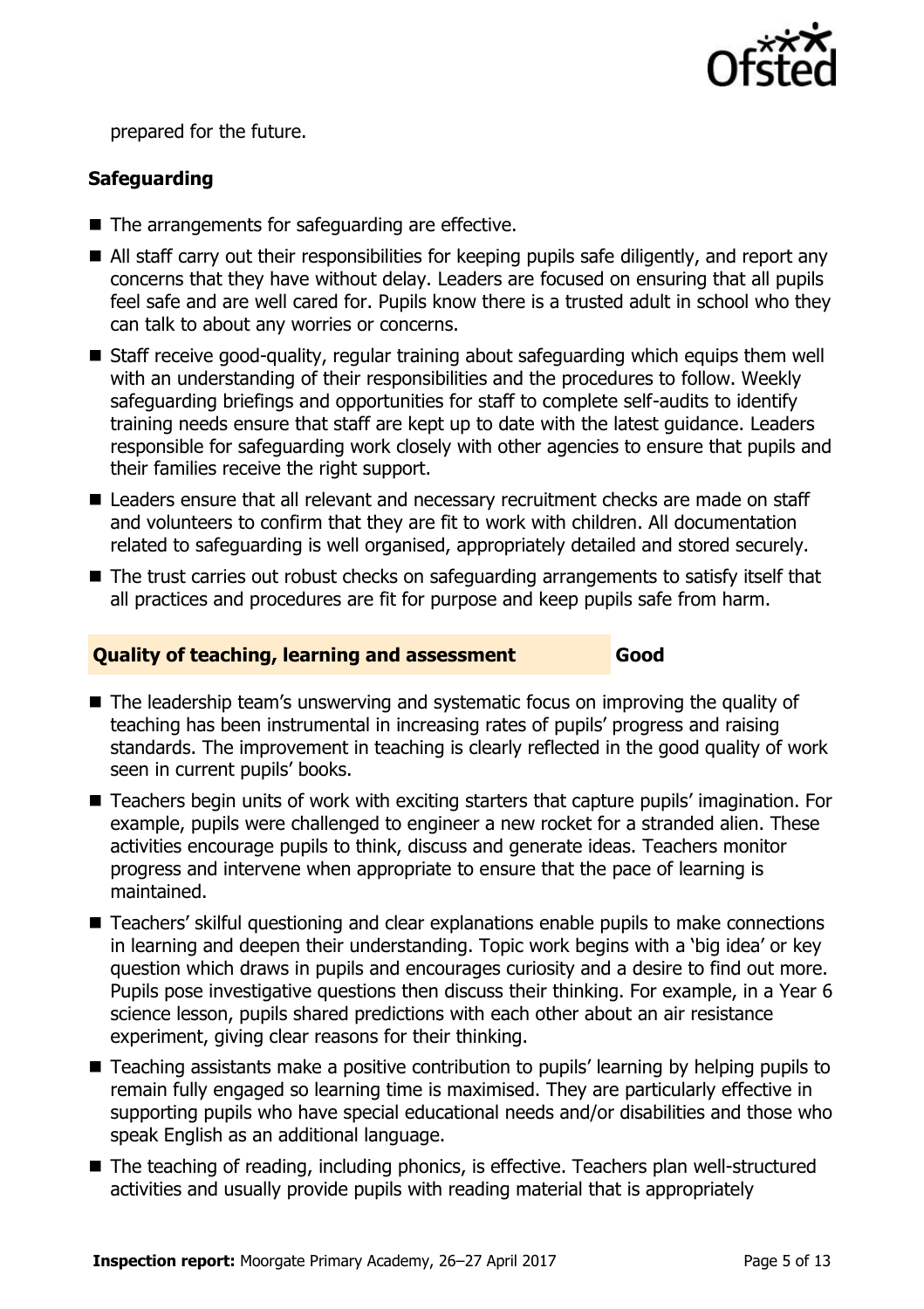

challenging. Pupils use their phonic skills confidently to work out unknown words. Pupils display positive attitudes to reading, although not all read for pleasure.

- **Pupils are highly adept at working collaboratively and learning from each other. This is** because teachers have devoted time to teaching pupils how to work and learn together cooperatively. This helps pupils to remain focused and make faster progress in their learning. For example, in a Year 5 English lesson, a group of pupils debated which features to include in a radio advert script. A high-quality discussion ensued which led to the creation of an imaginative rhetorical question as part of the script.
- **Pupils use various strategies to self-assess and signal to the teacher when they require** additional support. Teachers carefully monitor the progress of pupils during the lesson and usually address any misconceptions quickly, enabling a good rate of progress to be maintained. Occasionally, when lower-attaining pupils make mistakes, some teachers do not take the time to explore fully how pupils have arrived at the wrong answer.
- Teachers promote pupils' spiritual, moral, social and cultural development well across the curriculum. For example, in history lessons, pupils reflect on the beliefs of the ancient Greeks and their legacy, identifying how it influences our leisure activities today. Pupils are taught about British values, although their understanding is not always secure.
- Mathematics is taught well. Teachers provide helpful resources and equipment which pupils use independently to secure their understanding of mathematical concepts. Pupils develop their knowledge progressively because of well-planned activities that are appropriately matched to their needs. However, sometimes pupils are not provided with sufficiently open-ended tasks which allow them to show their capability to work at a higher standard.
- Teachers usually set work at different levels to meet pupils' needs. In the most successful lessons, tasks are appropriately challenging for all pupils, including the most able pupils. However, sometimes pupils are not moved on quickly enough in their learning. This means that pupils do not always get the opportunity to work at greater depth and demonstrate their full potential.

#### **Personal development, behaviour and welfare Good**

#### **Personal development and welfare**

- The school's work to promote pupils' personal development and welfare is good.
- Relationships between adults and pupils are nurturing and respectful. This develops pupils' confidence and a belief that they can achieve. As a result, they try hard in lessons and find ways to overcome difficulties when they get stuck on hard work.
- **Pupils are given important responsibilities in school. For example, 'pupil ambassadors'** show visitors around school and organise various activities such as the Children in Need fundraising event. One ambassador reported to inspectors, 'It's a big responsibility… and we want our school to have the best outcomes – to be the best it can be.'
- The large majority of parents speak favourably about the school. They say their children are happy at school and feel safe. They value the additional support that the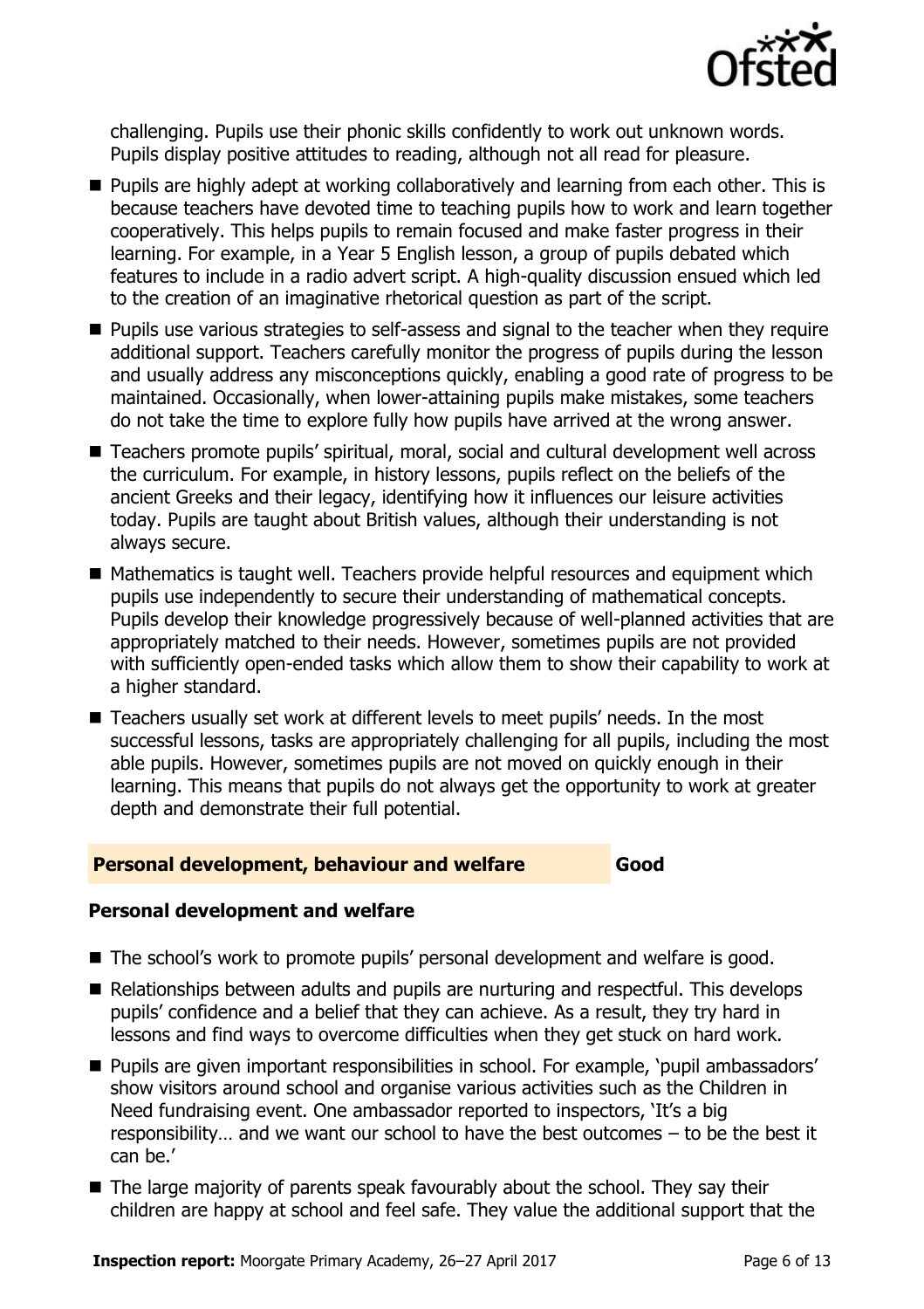

school provides to pupils who need it.

- While some pupils say that bullying does sometimes occur, they were confident that teachers would deal with it to prevent it happening again. However, despite the school's efforts to raise awareness about bullying, a few pupils were unclear about the different forms of bullying.
- $\blacksquare$  Pupils say that they feel safe in school and shared with inspectors examples of how they were kept safe. Pupils spoke knowledgeably about what they had learned from special assemblies and lessons on keeping themselves safe. They can explain the correct actions they would take to protect themselves when online.
- Teachers give pupils helpful advice and guidance so they are clear about what they need to do next in their learning. For example, older pupils use success criteria grids and identify appropriate personal targets that they need to work on.

#### **Behaviour**

- The behaviour of pupils is good.
- **Pupils are proud of their school and enjoy attending. Pupils show good levels of** independence, settle quickly to work and know how to use resources well to support them with their learning.
- 'Playground buddies' are pupils with a special responsibility to make breaktimes and lunchtimes an enjoyable experience for all. They remind others of playground rules or help to mediate when pupils fall out with each other. They have a positive effect on playground behaviour.
- **Pupils' attendance has steadily improved since the school opened and is now broadly in** line with the national figure. The school works effectively with external agencies, which has led to a reduction in the rate of persistent absence. The school council has been actively involved in designing the school's attendance policy, deciding on rewards to promote good attendance.
- School is a calm, orderly environment. Pupils play well together on the playground, although there is limited space for energetic activity when the adventure play area is unavailable.
- **Pupils' behaviour in lessons is usually exemplary. They listen attentively and speak** courteously to staff and other pupils. They show very positive attitudes to learning and concentrate well on their work. Occasionally, in some key stage 1 classes, some pupils are not as focused when teaching is less well structured.

#### **Outcomes for pupils Good**

- In 2016, pupils at the end of key stage 2, including disadvantaged pupils, made similar progress in reading, writing and mathematics to other pupils nationally. Standards in these subjects were broadly in line with national figures, and strongest in writing. A lower proportion of pupils, including disadvantaged pupils, achieved the higher levels in reading, writing and mathematics compared to all pupils nationally.
- Children in the early years make good progress from their starting points. The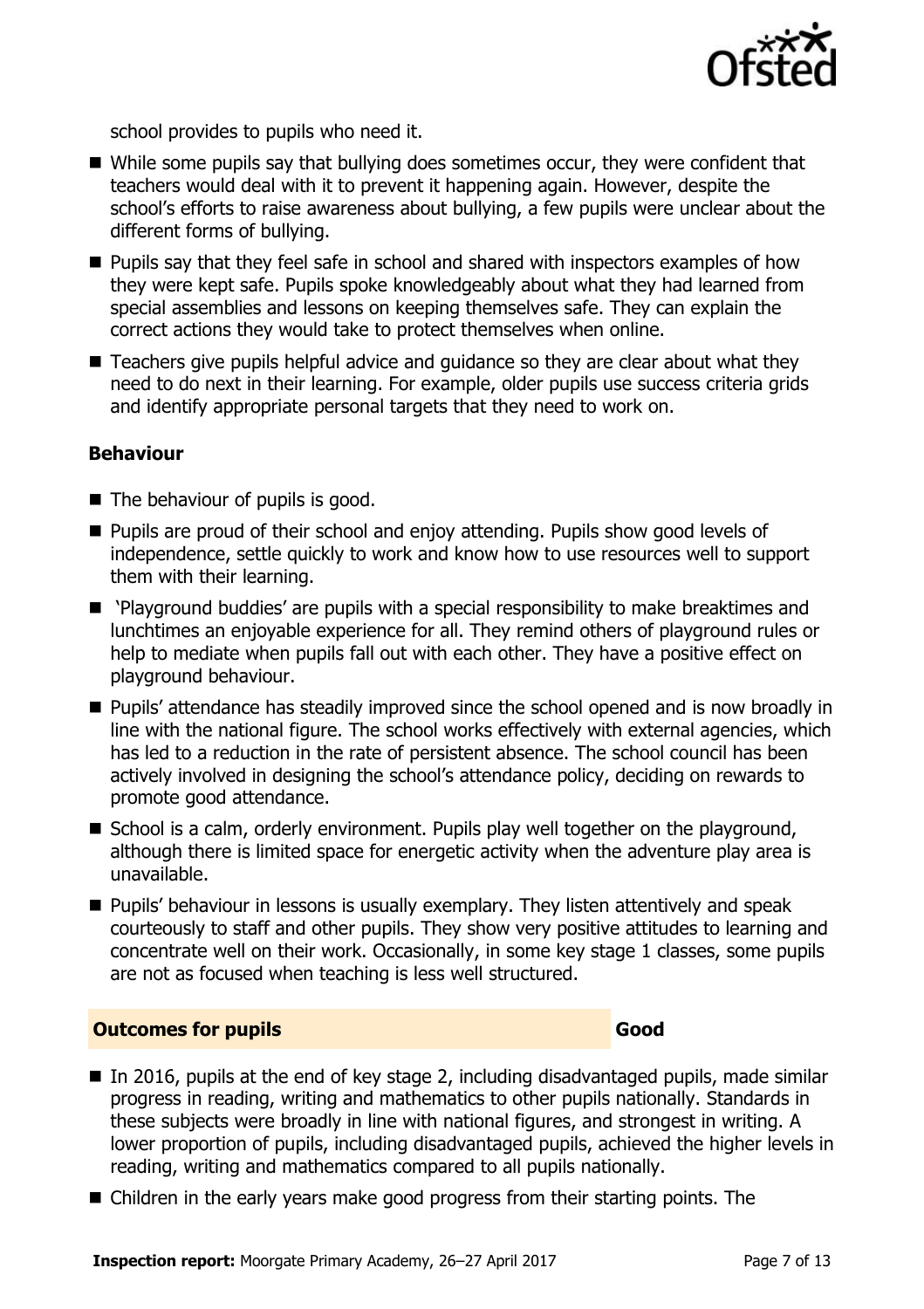

proportion of children who achieved a good level of development at the end of the foundation stage was much higher than the previous year and slightly above the national figure for 2016.

- $\blacksquare$  In 2015, pupils achieved above the national figure in the phonics screening check at the end of Year 1. However, there was a significant dip in 2016. Leaders have swiftly addressed this issue and ensured that the majority of current Year 2 pupils have caught up and addressed gaps in their phonic knowledge.
- As a result of effective teaching in key stages 1 and 2, pupils' work and the school's own assessment information indicates that the majority of current pupils, including disadvantaged pupils, are making good progress across a broad range of subjects.
- **Pupils who have English as an additional language make good progress as a result of** effective interventions. Teaching assistants provide carefully scaffolded work and specific teaching of vocabulary which enables these pupils to make progress.
- Pupils who have special educational needs and/or disabilities achieve well. This reflects the high-quality support and carefully planned interventions these pupils receive.
- $\blacksquare$  In 2016, the proportion of pupils working at the expected standard in reading, writing and mathematics at the end of key stage 1 was broadly similar to the national average. Noticeably, fewer pupils were assessed at attaining at greater depth in reading and mathematics.

#### **Early years provision Good Good**

- The early years foundation stage is effectively led and managed. The leader has a clear plan for improvement based upon accurate self-evaluation. Additional funding for disadvantaged children is used well to support their social development and progress in acquiring basic skills.
- Teaching in the early years is good. Teachers make frequent checks on learning and use these to inform which children need further support or challenge. As a result, children's learning is moved on so they make good progress. They are well prepared for the challenges of Year 1.
- Teachers create a calm, well-organised nurturing learning environment which enables children to engage and concentrate on a range of activities. Children are happy and feel safe and secure. They settle to tasks quickly and are confident to try new activities.
- **Phonics is taught well. Children join in enthusiastically with songs and actions to build** their knowledge. Teachers take every opportunity to reinforce children's phonic skills throughout the day. As a result, children successfully apply these skills in their reading and spelling.
- Teachers' effective questioning develops children's thinking and reasoning skills well. The classroom is full of questions to challenge children and make them think.
- Children work well together and share equipment fairly. They sustain their concentration for a period of time and are not easily distracted because they are interested by the activities and fascinated by the materials and other resources made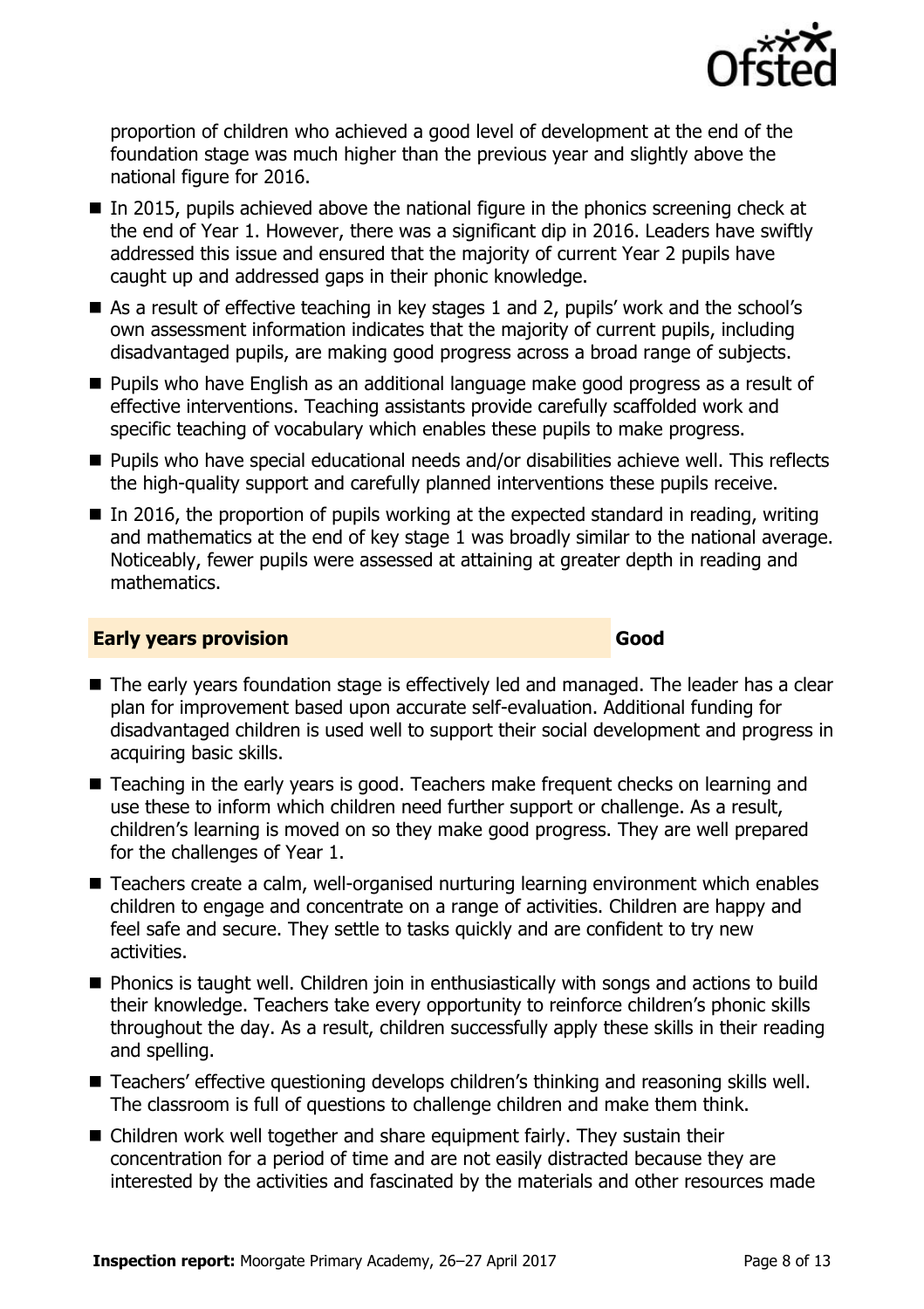

available.

- Children behave well because staff have established clear routines. Children show a good understanding of behaviour expectations and respond quickly to adults' instructions and requests.
- **Parents are positive about how much their children enjoy school and how well they** have settled in. They value the involvement in their children's learning and attend family sessions organised by the early years foundation stage leader.
- Teachers enable children, including those who have special educational needs and/or disabilities, to develop their reading skills effectively through a range of activities. Adults listen to children read, although not all children change their book as frequently as they need to.
- Staff provide a range of exciting learning activities in the indoor learning environment that encourage children to think critically and solve problems. However, children are presented with fewer opportunities in outdoor activities to grapple with a problem and challenge themselves. As a result, children are not able to demonstrate their full range of knowledge, skills and understanding in these activities.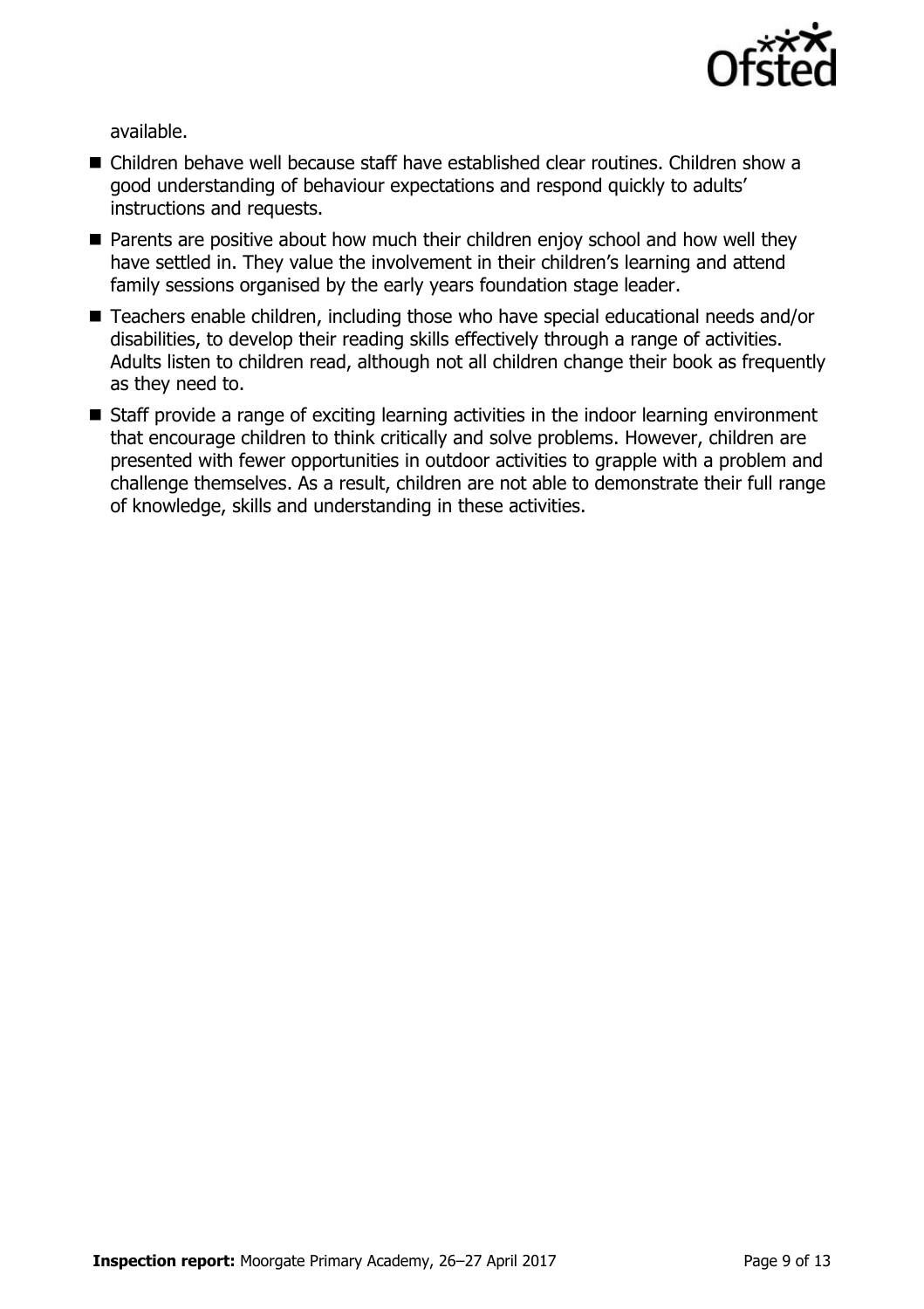

# **School details**

| Unique reference number | 140995        |
|-------------------------|---------------|
| Local authority         | Staffordshire |
| Inspection number       | 10032563      |

This inspection of the school was carried out under section 5 of the Education Act 2005.

| Type of school                      | Primary                           |
|-------------------------------------|-----------------------------------|
| <b>School category</b>              | Academy sponsor-led               |
| Age range of pupils                 | 4 to 11                           |
| Gender of pupils                    | Mixed                             |
| Number of pupils on the school roll | 247                               |
| Appropriate authority               | Academy trust                     |
| Chair                               | <b>Claire Keast</b>               |
| <b>Headteacher</b>                  | Jonathan Williams                 |
| Telephone number                    | 01827 475 755                     |
| Website                             | www.moorgateacademy.co.uk         |
| <b>Email address</b>                | headteacher@moorgateacademy.co.uk |
| Date of previous inspection         | Not previously inspected          |

#### **Information about this school**

- Moorgate became an academy in July 2014. The school is sponsored by Staffordshire University Academies trust.
- The school meets the government's current floor standards which set the minimum expectation for pupils' attainment and progress.
- The school meets requirements on the publication of specified information on its website.
- The school complies with Department for Education guidance on what academies should publish.
- This school is slightly smaller than the average-sized primary school.
- The large majority of pupils are of White British or Any Other White background.
- An average proportion of pupils speak English as an additional language.
- The percentage of pupils who have special educational needs and/or disabilities is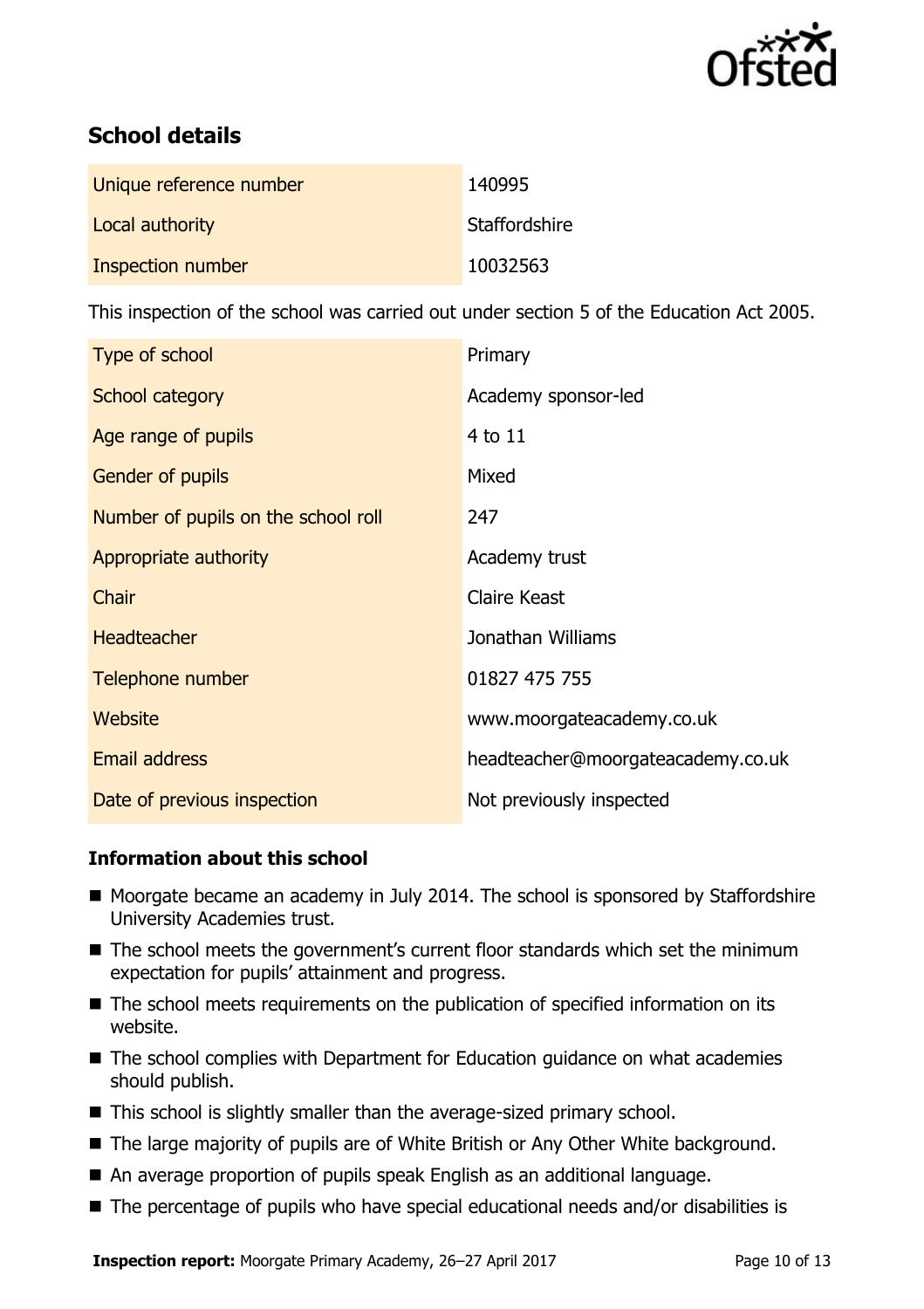

lower than the national average.

- The proportion of pupils eligible for the pupil premium funding is above the national average.
- The school runs a breakfast and after-school club.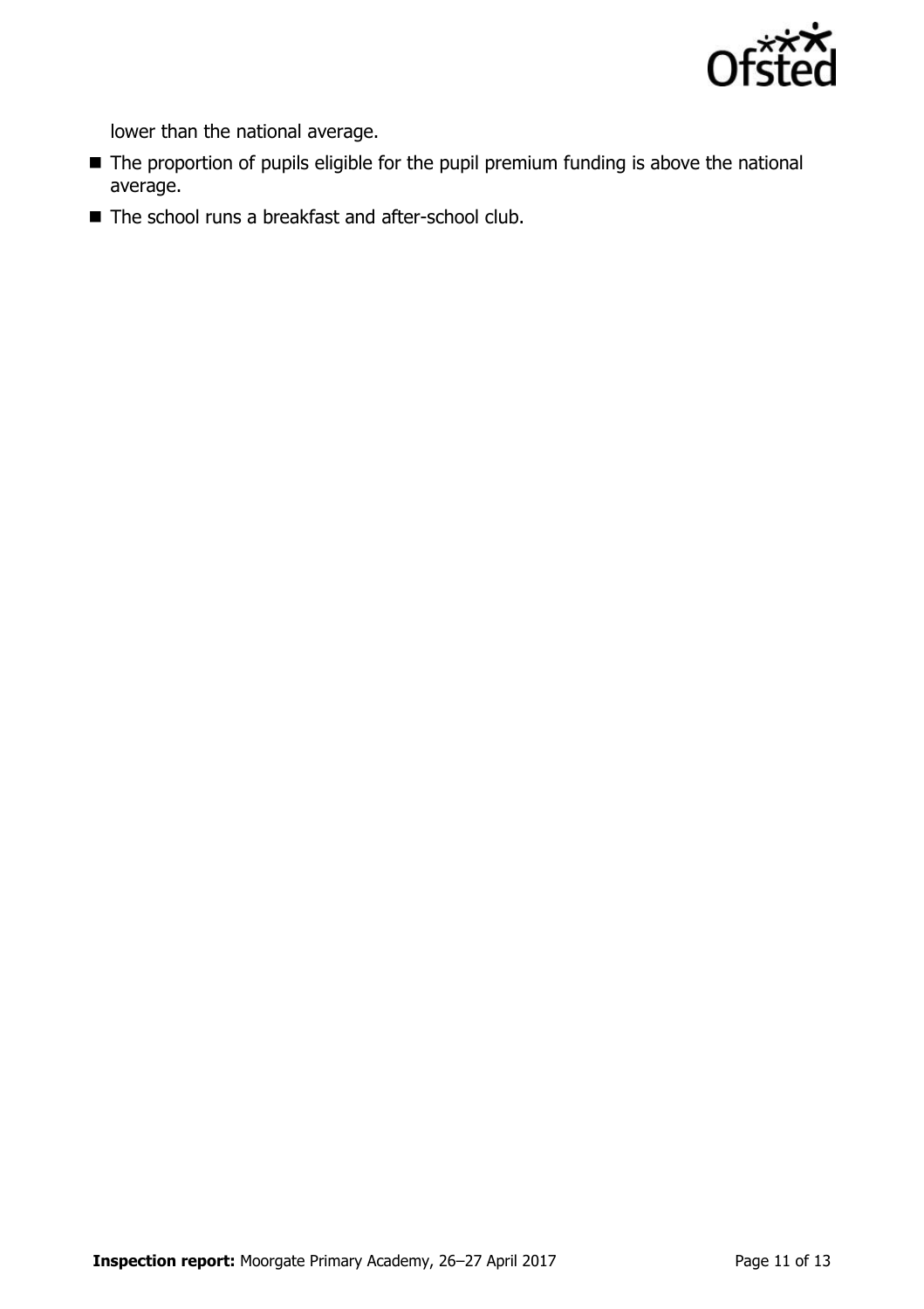

# **Information about this inspection**

- The inspection team observed learning throughout the school, including some joint observations with senior leaders. Inspectors reviewed a wide range of pupils' work.
- Inspectors talked to pupils during lessons, around school and during planned meetings to gather their views.
- Inspectors held meetings with the headteacher, other leaders, school staff and the chief executive officer of the Staffordshire University Academies Trust. An inspector also met with members of the local academy council.
- Responses from 46 parents and carers to the Ofsted online questionnaire (Parent View) were analysed. Inspectors reviewed 43 comments made by parents using the free-text facility. Inspectors also gathered the views of parents at the beginning of the school day.
- **Inspectors heard pupils read.**
- The inspection team looked at a wide range of information including the school's website, development plan, assessment information from its pupil tracking system and performance management documentation. Inspectors reviewed documentation relating to safeguarding, as well as the minutes of the local academy council.

#### **Inspection team**

**Tim Hill, lead inspector Her Majesty's Inspector Rachel Davis Contract Contract Contract Contract Contract Contract Contract Contract Contract Contract Contract Contract Contract Contract Contract Contract Contract Contract Contract Contract Contract Contract Contract**